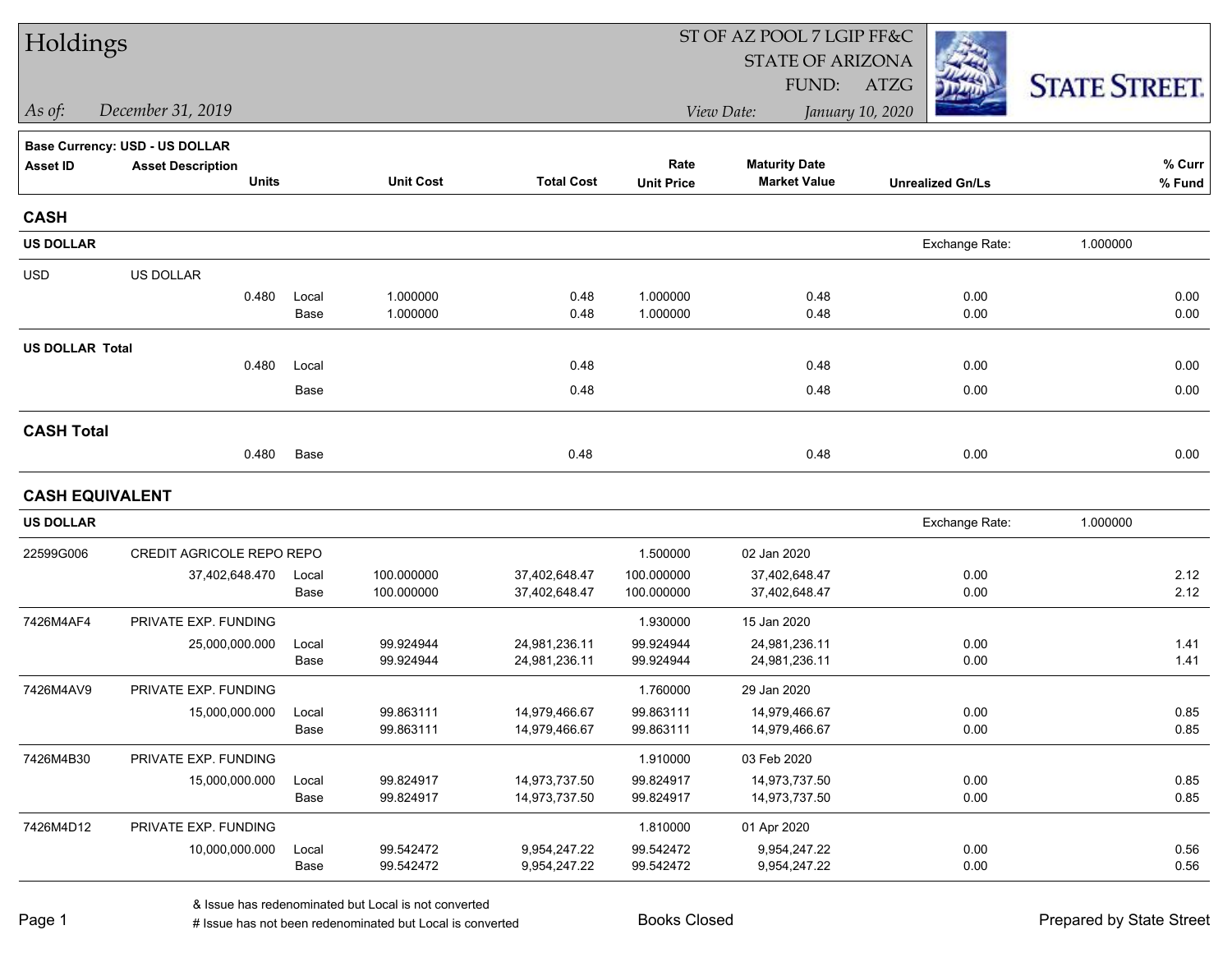| Holdings        |                                                   |       |                  |                   | ST OF AZ POOL 7 LGIP FF&C |                                             |                         |                      |  |  |
|-----------------|---------------------------------------------------|-------|------------------|-------------------|---------------------------|---------------------------------------------|-------------------------|----------------------|--|--|
|                 |                                                   |       |                  |                   |                           | <b>STATE OF ARIZONA</b>                     |                         |                      |  |  |
|                 |                                                   |       |                  |                   |                           | FUND:                                       | ATZG                    | <b>STATE STREET.</b> |  |  |
| As of:          | December 31, 2019                                 |       |                  |                   |                           | View Date:                                  | January 10, 2020        |                      |  |  |
|                 |                                                   |       |                  |                   |                           |                                             |                         |                      |  |  |
|                 | Base Currency: USD - US DOLLAR                    |       |                  |                   |                           |                                             |                         |                      |  |  |
| <b>Asset ID</b> | <b>Asset Description</b><br><b>Units</b>          |       | <b>Unit Cost</b> | <b>Total Cost</b> | Rate                      | <b>Maturity Date</b><br><b>Market Value</b> |                         | % Curr               |  |  |
|                 |                                                   |       |                  |                   | <b>Unit Price</b>         |                                             | <b>Unrealized Gn/Ls</b> | % Fund               |  |  |
| 7426M4DW4       | PRIVATE EXP. FUNDING                              |       |                  |                   | 1.770000                  | 30 Apr 2020                                 |                         |                      |  |  |
|                 | 15,000,000.000                                    | Local | 99.410000        | 14,911,500.00     | 99.410000                 | 14,911,500.00                               | 0.00                    | 0.84                 |  |  |
|                 |                                                   | Base  | 99.410000        | 14,911,500.00     | 99.410000                 | 14,911,500.00                               | 0.00                    | 0.84                 |  |  |
| 8579929T0       | STATE STR INSTL INVT TR TREASURY PLUS FD INSTL CL |       |                  |                   | 1.542380                  | 31 Dec 2030                                 |                         |                      |  |  |
|                 | 6,236,702.370                                     | Local | 100.000000       | 6,236,702.37      | 100.000000                | 6,236,702.37                                | 0.00                    | 0.35                 |  |  |
|                 |                                                   | Base  | 100.000000       | 6,236,702.37      | 100.000000                | 6,236,702.37                                | 0.00                    | 0.35                 |  |  |
| 912796RT8       | TREASURY BILL 01/20 0.00000                       |       |                  |                   | 2.061400                  | 02 Jan 2020                                 |                         |                      |  |  |
|                 | 15,000,000.000                                    | Local | 99.993849        | 14,999,077.39     | 99.993849                 | 14,999,077.39                               | 0.00                    | 0.85                 |  |  |
|                 |                                                   | Base  | 99.993849        | 14,999,077.39     | 99.993849                 | 14,999,077.39                               | 0.00                    | 0.85                 |  |  |
| 912796SM2       | TREASURY BILL 04/20 0.00000                       |       |                  |                   | 1.629000                  | 23 Apr 2020                                 |                         |                      |  |  |
|                 | 10,000,000.000                                    | Local | 99.488675        | 9,948,867.50      | 99.488675                 | 9,948,867.50                                | 0.00                    | 0.56                 |  |  |
|                 |                                                   | Base  | 99.488675        | 9,948,867.50      | 99.488675                 | 9,948,867.50                                | 0.00                    | 0.56                 |  |  |
| 912796SV2       | TREASURY BILL 06/20 0.00000                       |       |                  |                   | 1.531000                  | 18 Jun 2020                                 |                         |                      |  |  |
|                 | 10,000,000.000                                    | Local | 99.281281        | 9,928,128.05      | 99.281281                 | 9,928,128.05                                | 0.00                    | 0.56                 |  |  |
|                 |                                                   | Base  | 99.281281        | 9,928,128.05      | 99.281281                 | 9,928,128.05                                | 0.00                    | 0.56                 |  |  |
| 912796TB5       | TREASURY BILL 01/20 0.00000                       |       |                  |                   | 1.632500                  | 16 Jan 2020                                 |                         |                      |  |  |
|                 | 30,000,000.000                                    | Local | 99.926628        | 29,977,988.33     | 99.926628                 | 29,977,988.33                               | 0.00                    | 1.70                 |  |  |
|                 |                                                   | Base  | 99.926628        | 29,977,988.33     | 99.926628                 | 29,977,988.33                               | 0.00                    | 1.70                 |  |  |
| 912796TC3       | TREASURY BILL 01/20 0.00000                       |       |                  |                   | 1.630000                  | 23 Jan 2020                                 |                         |                      |  |  |
|                 | 40,000,000.000                                    | Local | 99.900542        | 39,960,216.67     | 99.900542                 | 39,960,216.67                               | 0.00                    | 2.26                 |  |  |
|                 |                                                   | Base  | 99.900542        | 39,960,216.67     | 99.900542                 | 39,960,216.67                               | 0.00                    | 2.26                 |  |  |
| 912796TE9       | TREASURY BILL 02/20 0.00000                       |       |                  |                   | 1.546100                  | 06 Feb 2020                                 |                         |                      |  |  |
|                 | 20,000,000.000                                    | Local | 99.845390        | 19,969,078.00     | 99.845390                 | 19,969,078.00                               | 0.00                    | 1.13                 |  |  |
|                 |                                                   | Base  | 99.845390        | 19,969,078.00     | 99.845390                 | 19,969,078.00                               | 0.00                    | 1.13                 |  |  |
| 912796TF6       | TREASURY BILL 02/20 0.00000                       |       |                  |                   | 1.546300                  | 13 Feb 2020                                 |                         |                      |  |  |
|                 | 20,000,000.000                                    | Local | 99.793516        | 19,958,703.27     | 99.793516                 | 19,958,703.27                               | 0.00                    | 1.13                 |  |  |
|                 |                                                   | Base  | 99.793516        | 19,958,703.27     | 99.793516                 | 19,958,703.27                               | 0.00                    | 1.13                 |  |  |
| 912796TK5       | TREASURY BILL 03/20 0.00000                       |       |                  |                   | 1.538000                  | 12 Mar 2020                                 |                         |                      |  |  |
|                 | 20,000,000.000                                    | Local | 99.696672        | 19,939,334.44     | 99.696672                 | 19,939,334.44                               | 0.00                    | 1.13                 |  |  |
|                 |                                                   | Base  | 99.696672        | 19,939,334.44     | 99.696672                 | 19,939,334.44                               | 0.00                    | 1.13                 |  |  |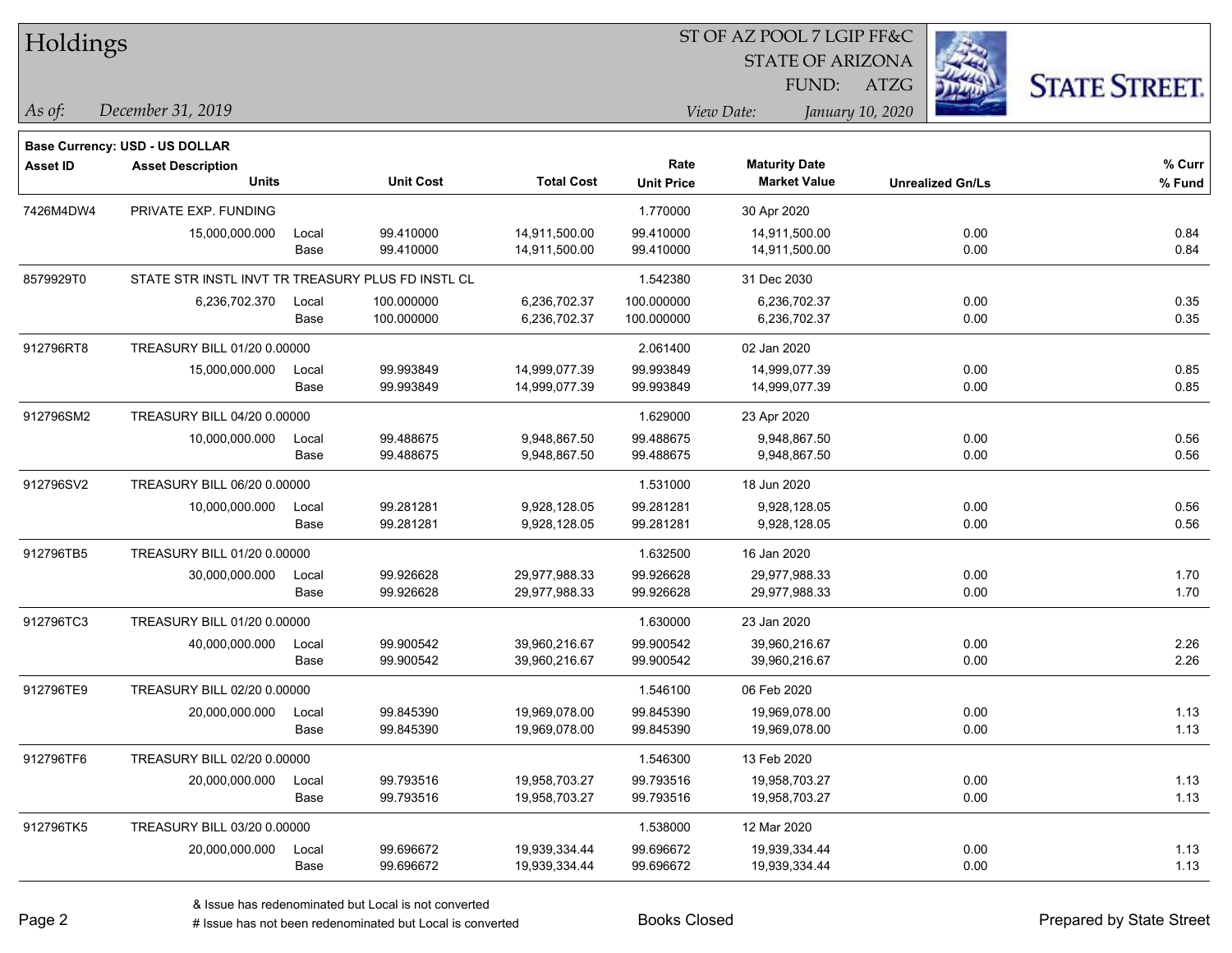| Holdings        |                                                 |       |                  |                   | ST OF AZ POOL 7 LGIP FF&C |                         |                         |                      |
|-----------------|-------------------------------------------------|-------|------------------|-------------------|---------------------------|-------------------------|-------------------------|----------------------|
|                 |                                                 |       |                  |                   |                           | <b>STATE OF ARIZONA</b> |                         |                      |
|                 |                                                 |       |                  |                   |                           | FUND:                   | ATZG                    | <b>STATE STREET.</b> |
| As of:          | December 31, 2019                               |       |                  |                   |                           | View Date:              | January 10, 2020        |                      |
|                 | <b>Base Currency: USD - US DOLLAR</b>           |       |                  |                   |                           |                         |                         |                      |
| <b>Asset ID</b> | <b>Asset Description</b>                        |       |                  |                   | Rate                      | <b>Maturity Date</b>    |                         | % Curr               |
|                 | <b>Units</b>                                    |       | <b>Unit Cost</b> | <b>Total Cost</b> | <b>Unit Price</b>         | <b>Market Value</b>     | <b>Unrealized Gn/Ls</b> | % Fund               |
| 912796TL3       | TREASURY BILL 03/20 0.00000                     |       |                  |                   | 1.525700                  | 19 Mar 2020             |                         |                      |
|                 | 20,000,000.000                                  | Local | 99.669432        | 19,933,886.33     | 99.669432                 | 19,933,886.33           | 0.00                    | 1.13                 |
|                 |                                                 | Base  | 99.669432        | 19,933,886.33     | 99.669432                 | 19,933,886.33           | 0.00                    | 1.13                 |
| 912796TR0       | TREASURY BILL 04/20 0.00000                     |       |                  |                   | 1.627600                  | 16 Apr 2020             |                         |                      |
|                 | 10,000,000.000                                  | Local | 99.520762        | 9,952,076.22      | 99.520762                 | 9,952,076.22            | 0.00                    | 0.56                 |
|                 |                                                 | Base  | 99.520762        | 9,952,076.22      | 99.520762                 | 9,952,076.22            | 0.00                    | 0.56                 |
| 912796TZ2       | TREASURY BILL 06/20 0.00000                     |       |                  |                   | 1.525000                  | 11 Jun 2020             |                         |                      |
|                 | 10,000,000.000                                  | Local | 99.313750        | 9,931,375.00      | 99.313750                 | 9,931,375.00            | 0.00                    | 0.56                 |
|                 |                                                 | Base  | 99.313750        | 9,931,375.00      | 99.313750                 | 9,931,375.00            | 0.00                    | 0.56                 |
| 912796WM7       | TREASURY BILL 01/20 0.00000                     |       |                  |                   | 1.531500                  | 07 Jan 2020             |                         |                      |
|                 | 20,000,000.000                                  | Local | 99.974475        | 19,994,895.00     | 99.974475                 | 19,994,895.00           | 0.00                    | 1.13                 |
|                 |                                                 | Base  | 99.974475        | 19,994,895.00     | 99.974475                 | 19,994,895.00           | 0.00                    | 1.13                 |
| 912796WP0       | TREASURY BILL 01/20 0.00000                     |       |                  |                   | 1.550800                  | 21 Jan 2020             |                         |                      |
|                 | 20,000,000.000                                  | Local | 99.913844        | 19,982,768.89     | 99.913844                 | 19,982,768.89           | 0.00                    | 1.13                 |
|                 |                                                 | Base  | 99.913844        | 19,982,768.89     | 99.913844                 | 19,982,768.89           | 0.00                    | 1.13                 |
| 921FRK000       | BMO TRIPARTY MTGE CLAS/ISIT/RTRP MATU//20121224 |       |                  |                   | 1.620000                  | 02 Jan 2020             |                         |                      |
|                 | 20,000,000.000                                  | Local | 100.000000       | 20,000,000.00     | 100.000000                | 20,000,000.00           | 0.00                    | 1.13                 |
|                 |                                                 | Base  | 100.000000       | 20,000,000.00     | 100.000000                | 20,000,000.00           | 0.00                    | 1.13                 |
| 926NKW009       | AMHERST PIERPONT 04/15 VAR                      |       |                  |                   | 1.700000                  | 02 Jan 2020             |                         |                      |
|                 | 40,000,000.000                                  | Local | 100.000000       | 40,000,000.00     | 100.000000                | 40,000,000.00           | 0.00                    | 2.27                 |
|                 |                                                 | Base  | 100.000000       | 40,000,000.00     | 100.000000                | 40,000,000.00           | 0.00                    | 2.27                 |
| 926NKW009       | AMHERST PIERPONT 04/15 VAR                      |       |                  |                   | 1.780000                  | 09 Jan 2020             |                         |                      |
|                 | 37,000,000.000                                  | Local | 100.000000       | 37,000,000.00     | 100.000000                | 37,000,000.00           | 0.00                    | 2.10                 |
|                 |                                                 | Base  | 100.000000       | 37,000,000.00     | 100.000000                | 37,000,000.00           | 0.00                    | 2.10                 |
| 979QHR003       | SOUTH STREET REPO                               |       |                  |                   | 1.720000                  | 06 Jan 2020             |                         |                      |
|                 | 50,000,000.000                                  | Local | 100.000000       | 50,000,000.00     | 100.000000                | 50,000,000.00           | 0.00                    | 2.83                 |
|                 |                                                 | Base  | 100.000000       | 50,000,000.00     | 100.000000                | 50,000,000.00           | 0.00                    | 2.83                 |
| 979QHT009       | <b>WELLS FARGO REPO</b>                         |       |                  |                   | 1.530000                  | 02 Jan 2020             |                         |                      |
|                 | 219,905,569.520                                 | Local | 100.000000       | 219,905,569.52    | 100.000000                | 219,905,569.52          | 0.00                    | 12.45                |
|                 |                                                 | Base  | 100.000000       | 219,905,569.52    | 100.000000                | 219,905,569.52          | 0.00                    | 12.45                |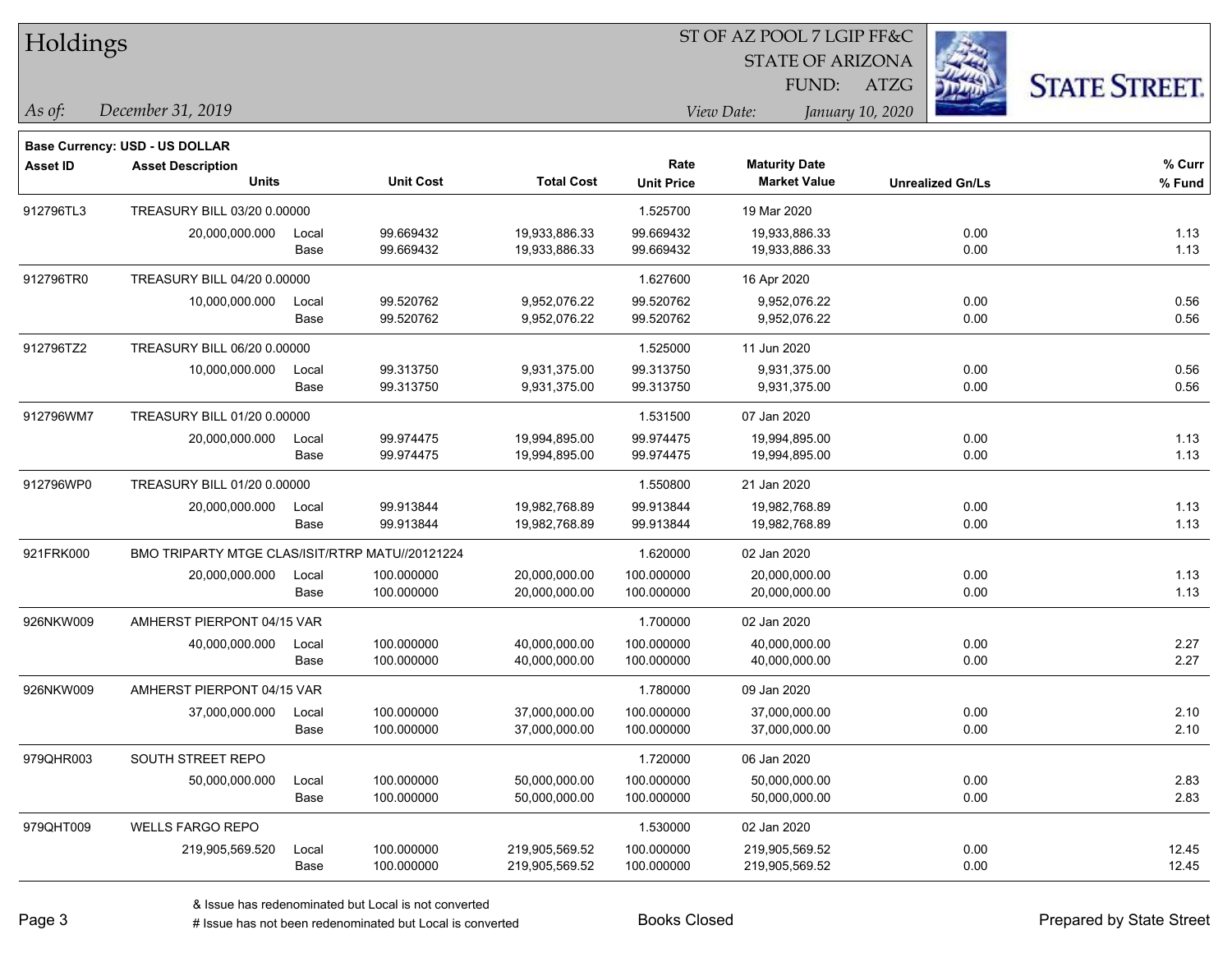| Holdings        |                                          |               |                    |
|-----------------|------------------------------------------|---------------|--------------------|
| As of:          | December 31, 2019                        |               |                    |
|                 | <b>Base Currency: USD - US DOLLAR</b>    |               |                    |
| <b>Asset ID</b> | <b>Asset Description</b><br><b>Units</b> |               | Unit 0             |
| 979TUW001       | GUGGENHEIM SECURITIES REPO 08/14 VAR     |               |                    |
|                 | 33,000,000.000                           | Local<br>Base | 100.000<br>100.000 |
| 979TUW001       | GUGGENHEIM SECURITIES REPO 08/14 VAR     |               |                    |
|                 | 50,000,000.000                           | Local<br>Base | 100.000<br>100.000 |

#### ST OF AZ POOL 7 LGIP FF&C

STATE OF ARIZONA

FUND: ATZG



*As of: View Date: January 10, 2020*

| <b>Asset ID</b>        | <b>Asset Description</b><br><b>Units</b> |               | <b>Unit Cost</b>         | <b>Total Cost</b>              | Rate<br><b>Unit Price</b> | <b>Maturity Date</b><br><b>Market Value</b> | <b>Unrealized Gn/Ls</b> | $%$ Curr<br>% Fund |
|------------------------|------------------------------------------|---------------|--------------------------|--------------------------------|---------------------------|---------------------------------------------|-------------------------|--------------------|
| 979TUW001              | GUGGENHEIM SECURITIES REPO 08/14 VAR     |               |                          |                                | 1.530000                  | 02 Jan 2020                                 |                         |                    |
|                        | 33,000,000.000                           | Local<br>Base | 100.000000<br>100.000000 | 33,000,000.00<br>33,000,000.00 | 100.000000<br>100.000000  | 33,000,000.00<br>33,000,000.00              | 0.00<br>0.00            | 1.87<br>1.87       |
| 979TUW001              | GUGGENHEIM SECURITIES REPO 08/14 VAR     |               |                          |                                | 1.680000                  | 06 Jan 2020                                 |                         |                    |
|                        | 50,000,000.000                           | Local<br>Base | 100.000000<br>100.000000 | 50,000,000.00<br>50,000,000.00 | 100.000000<br>100.000000  | 50,000,000.00<br>50,000,000.00              | 0.00<br>0.00            | 2.83<br>2.83       |
| <b>US DOLLAR Total</b> |                                          |               |                          |                                |                           |                                             |                         |                    |
|                        | 818,544,920.360                          | Local         |                          | 817,821,502.95                 |                           | 817,821,502.95                              | 0.00                    | 46.32              |
|                        |                                          | Base          |                          | 817,821,502.95                 |                           | 817,821,502.95                              | 0.00                    | 46.32              |
|                        | <b>CASH EQUIVALENT Total</b>             |               |                          |                                |                           |                                             |                         |                    |
|                        | 818,544,920.360                          | Base          |                          | 817,821,502.95                 |                           | 817,821,502.95                              | 0.00                    | 46.32              |
| <b>FIXED INCOME</b>    |                                          |               |                          |                                |                           |                                             |                         |                    |
| <b>US DOLLAR</b>       |                                          |               |                          |                                |                           |                                             | Exchange Rate:          | 1.000000           |
| 912796RT8              | TREASURY BILL 01/20 0.00000              |               |                          |                                | 0.010000                  | 02 Jan 2020                                 |                         |                    |
|                        | 50,000,000.000                           | Local<br>Base | 99.994950<br>99.994950   | 49,997,475.00<br>49,997,475.00 | 100.000000<br>100.000000  | 50,000,000.00<br>50,000,000.00              | 2,525.00<br>2,525.00    | 2.83<br>2.83       |
| 912796RY7              | TREASURY BILL 01/20 0.00000              |               |                          |                                |                           | 30 Jan 2020                                 |                         |                    |
|                        | 30,000,000.000                           | Local<br>Base | 99.858356<br>99.858356   | 29,957,506.93<br>29,957,506.93 | 99.886820<br>99.886820    | 29,966,046.00<br>29,966,046.00              | 8,539.07<br>8,539.07    | 1.70<br>1.70       |
| 912796SD2              | TREASURY BILL 02/20 0.00000              |               |                          |                                | 0.010000                  | 27 Feb 2020                                 |                         |                    |
|                        |                                          |               | $00 - 10000$             | $100 - 10001001$               | $00 - 000 - 00$           | $100 - 200 - 211 - 20$                      | $0.1$ $0.000$           | $\sim$ $\sim$      |

|           | 110,000,000.000             | Local<br>Base | 99.743920<br>99.743920 | 109,718,312.31<br>109,718,312.31 | 99.763556<br>99.763556 | 109,739,911.60<br>109,739,911.60 | 21,599.29<br>21,599.29 | 6.22<br>6.22 |
|-----------|-----------------------------|---------------|------------------------|----------------------------------|------------------------|----------------------------------|------------------------|--------------|
| 912796SH3 | TREASURY BILL 03/20 0.00000 |               |                        |                                  | 0.010000               | 26 Mar 2020                      |                        |              |
|           | 50,000,000.000              | Local<br>Base | 99.620357<br>99.620357 | 49,810,178.51<br>49,810,178.51   | 99.648192<br>99.648192 | 49,824,096.00<br>49,824,096.00   | 13,917.49<br>13,917.49 | 2.82<br>2.82 |
| 912796SR1 | TREASURY BILL 05/20 0.00000 |               |                        |                                  | 0.010000               | 21 May 2020                      |                        |              |
|           | 15,000,000.000              | Local<br>Base | 99.395854<br>99.395854 | 14,909,378.10<br>14,909,378.10   | 99.406458<br>99.406458 | 14.910.968.70<br>14,910,968.70   | 1.590.60<br>1,590.60   | 0.84<br>0.84 |
|           |                             |               |                        |                                  |                        |                                  |                        |              |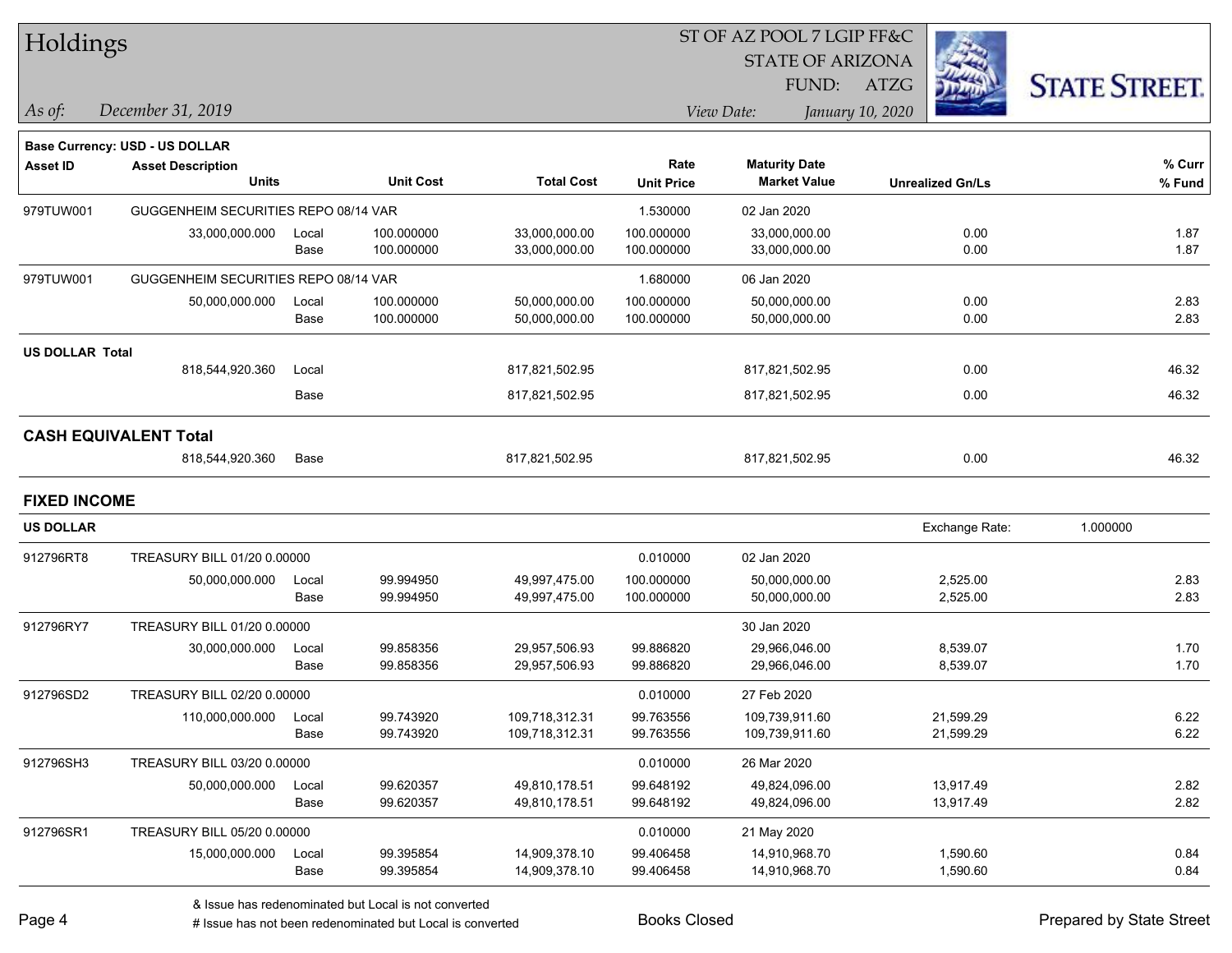| Holdings |  |
|----------|--|
|----------|--|

#### ST OF AZ POOL 7 LGIP FF&C

STATE OF ARIZONA

FUND: ATZG



**Base Currency: USD - US DOLLAR**

*December 31, 2019 As of: View Date: January 10, 2020*

| Asset ID  | <b>Asset Description</b>    |                             |                  |                   | Rate              | <b>Maturity Date</b> |                         | % Curr |
|-----------|-----------------------------|-----------------------------|------------------|-------------------|-------------------|----------------------|-------------------------|--------|
|           | <b>Units</b>                |                             | <b>Unit Cost</b> | <b>Total Cost</b> | <b>Unit Price</b> | <b>Market Value</b>  | <b>Unrealized Gn/Ls</b> | % Fund |
| 912796SU4 |                             | TREASURY BILL 11/19 0.00000 |                  |                   |                   | 29 Nov 2019          |                         |        |
|           | 0.000                       | Local                       | 0.000000         | $-3,237.61$       | 0.000000          | 0.00                 | 3,237.61                | 0.00   |
|           |                             | Base                        | 0.000000         | $-3,237.61$       | 0.000000          | 0.00                 | 3,237.61                | 0.00   |
| 912796TA7 | TREASURY BILL 01/20 0.00000 |                             |                  |                   | 0.010000          | 09 Jan 2020          |                         |        |
|           | 30,000,000.000              | Local                       | 99.959502        | 29,987,850.45     | 99.972140         | 29,991,642.00        | 3,791.55                | 1.70   |
|           |                             | Base                        | 99.959502        | 29,987,850.45     | 99.972140         | 29,991,642.00        | 3,791.55                | 1.70   |
| 912796TC3 | TREASURY BILL 01/20 0.00000 |                             |                  |                   | 0.010000          | 23 Jan 2020          |                         |        |
|           | 10,000,000.000              | Local                       | 99.877472        | 9,987,747.22      | 99.914250         | 9,991,425.00         | 3,677.78                | 0.57   |
|           |                             | Base                        | 99.877472        | 9,987,747.22      | 99.914250         | 9,991,425.00         | 3,677.78                | 0.57   |
| 912796TE9 | TREASURY BILL 02/20 0.00000 |                             |                  |                   | 0.010000          | 06 Feb 2020          |                         |        |
|           | 10,000,000.000              | Local                       | 99.796250        | 9,979,625.01      | 99.855139         | 9,985,513.90         | 5,888.89                | 0.57   |
|           |                             | Base                        | 99.796250        | 9,979,625.01      | 99.855139         | 9,985,513.90         | 5,888.89                | 0.57   |
| 912796TF6 | TREASURY BILL 02/20 0.00000 |                             |                  |                   | 0.010000          | 13 Feb 2020          |                         |        |
|           | 40,000,000.000              | Local                       | 99.816294        | 39,926,517.72     | 99.826458         | 39,930,583.20        | 4,065.48                | 2.26   |
|           |                             | Base                        | 99.816294        | 39,926,517.72     | 99.826458         | 39,930,583.20        | 4,065.48                | 2.26   |
| 912796TG4 | TREASURY BILL 02/20 0.00000 |                             |                  |                   |                   | 20 Feb 2020          |                         |        |
|           | 90,000,000.000              | Local                       | 99.779039        | 89,801,135.38     | 99.793792         | 89,814,412.80        | 13,277.42               | 5.09   |
|           |                             | Base                        | 99.779039        | 89,801,135.38     | 99.793792         | 89,814,412.80        | 13,277.42               | 5.09   |
| 912796TH2 | TREASURY BILL 03/20 0.00000 |                             |                  |                   | 0.010000          | 05 Mar 2020          |                         |        |
|           | 30,000,000.000              | Local                       | 99.706074        | 29,911,822.24     | 99.737062         | 29,921,118.60        | 9,296.36                | 1.69   |
|           |                             | Base                        | 99.706074        | 29,911,822.24     | 99.737062         | 29,921,118.60        | 9,296.36                | 1.69   |
| 912796TK5 | TREASURY BILL 03/20 0.00000 |                             |                  |                   | 0.010000          | 12 Mar 2020          |                         |        |
|           | 10,000,000.000              | Local                       | 99.639083        | 9,963,908.32      | 99.707847         | 9,970,784.70         | 6,876.38                | 0.56   |
|           |                             | Base                        | 99.639083        | 9,963,908.32      | 99.707847         | 9,970,784.70         | 6,876.38                | 0.56   |
| 912796TL3 | TREASURY BILL 03/20 0.00000 |                             |                  |                   | 0.010000          | 19 Mar 2020          |                         |        |
|           | 30,000,000.000              | Local                       | 99.633183        | 29,889,954.98     | 99.683088         | 29,904,926.40        | 14,971.42               | 1.69   |
|           |                             | Base                        | 99.633183        | 29,889,954.98     | 99.683088         | 29,904,926.40        | 14,971.42               | 1.69   |
| 912796TM1 | TREASURY BILL 04/20 0.00000 |                             |                  |                   | 0.010000          | 02 Apr 2020          |                         |        |
|           | 30,000,000.000              | Local                       | 99.585200        | 29,875,560.09     | 99.614514         | 29,884,354.20        | 8,794.11                | 1.69   |
|           |                             | Base                        | 99.585200        | 29,875,560.09     | 99.614514         | 29,884,354.20        | 8,794.11                | 1.69   |

A ISSUE ISSUE ISSUE ISSUE ISSUE ISSUE ISSUE ISSUE ISSUE ISSUE ISSUE ISSUE ISSUE ISSUE ISSUE ISSUE ISSUE ISSUE I<br>
# Issue has not been redenominated but Local is converted **BOOKS** Closed **Prepared by State Street**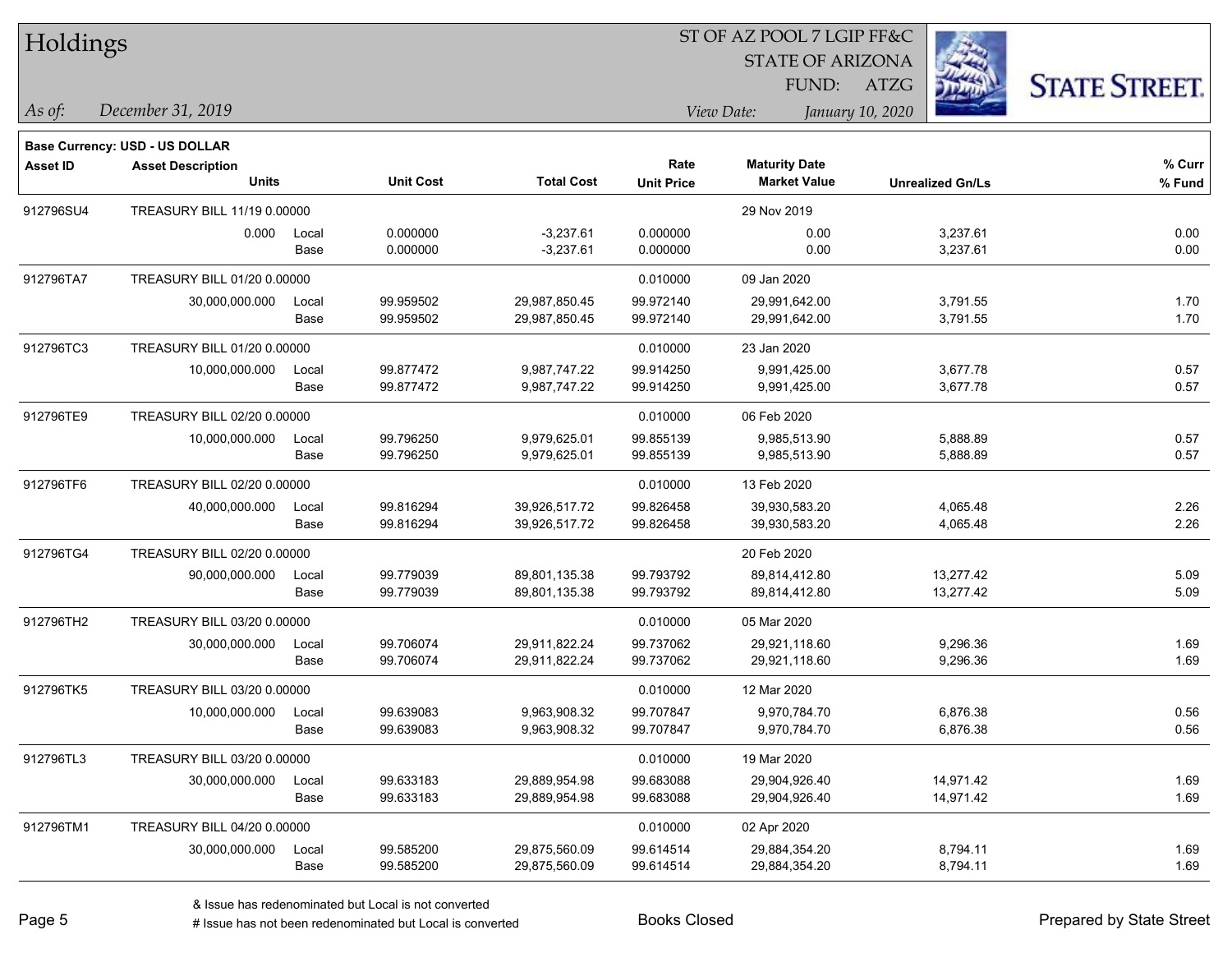| Holdings  |                                       |       |                  |                   |                   | 51 OF AZ POOL 7 LGIP FF&C |                         |                      |
|-----------|---------------------------------------|-------|------------------|-------------------|-------------------|---------------------------|-------------------------|----------------------|
|           |                                       |       |                  |                   |                   | <b>STATE OF ARIZONA</b>   |                         |                      |
|           |                                       |       |                  |                   |                   | FUND:                     | ATZG                    | <b>STATE STREET.</b> |
| As of:    | December 31, 2019                     |       |                  |                   |                   | View Date:                | January 10, 2020        |                      |
|           | <b>Base Currency: USD - US DOLLAR</b> |       |                  |                   |                   |                           |                         |                      |
| Asset ID  | <b>Asset Description</b>              |       |                  |                   | Rate              | <b>Maturity Date</b>      |                         | % Curr               |
|           | <b>Units</b>                          |       | <b>Unit Cost</b> | <b>Total Cost</b> | <b>Unit Price</b> | <b>Market Value</b>       | <b>Unrealized Gn/Ls</b> | % Fund               |
| 912796TQ2 | TREASURY BILL 04/20 0.00000           |       |                  |                   | 0.010000          | 09 Apr 2020               |                         |                      |
|           | 10,000,000.000                        | Local | 99.538000        | 9,953,800.02      | 99.584793         | 9,958,479.30              | 4,679.28                | 0.56                 |
|           |                                       | Base  | 99.538000        | 9,953,800.02      | 99.584793         | 9,958,479.30              | 4,679.28                | 0.56                 |
| 912796TS8 | TREASURY BILL 04/20 0.00000           |       |                  |                   | 0.010000          | 30 Apr 2020               |                         |                      |
|           | 10,000,000.000                        | Local | 99.456666        | 9,945,666.64      | 99.495407         | 9,949,540.70              | 3,874.06                | 0.56                 |
|           |                                       | Base  | 99.456666        | 9,945,666.64      | 99.495407         | 9,949,540.70              | 3,874.06                | 0.56                 |
| 912796TT6 | TREASURY BILL 05/20 0.00000           |       |                  |                   | 0.010000          | 07 May 2020               |                         |                      |
|           | 10,000,000.000                        | Local | 99.458028        | 9,945,802.75      | 99.466687         | 9,946,668.70              | 865.95                  | 0.56                 |
|           |                                       | Base  | 99.458028        | 9,945,802.75      | 99.466687         | 9,946,668.70              | 865.95                  | 0.56                 |
| 912796TV1 | TREASURY BILL 05/20 0.00000           |       |                  |                   | 0.010000          | 14 May 2020               |                         |                      |
|           | 10,000,000.000                        | Local | 99.426777        | 9,942,677.74      | 99.435581         | 9,943,558.10              | 880.36                  | 0.56                 |
|           |                                       | Base  | 99.426777        | 9,942,677.74      | 99.435581         | 9,943,558.10              | 880.36                  | 0.56                 |
| 912796TW9 | TREASURY BILL 05/20 0.00000           |       |                  |                   | 0.010000          | 28 May 2020               |                         |                      |
|           | 15,000,000.000                        | Local | 99.365930        | 14,904,889.44     | 99.373106         | 14,905,965.90             | 1,076.46                | 0.84                 |
|           |                                       | Base  | 99.365930        | 14,904,889.44     | 99.373106         | 14,905,965.90             | 1,076.46                | 0.84                 |
| 912796TX7 | TREASURY BILL 06/20 0.00000           |       |                  |                   | 0.010000          | 04 Jun 2020               |                         |                      |
|           | 10,000,000.000                        | Local | 99.324028        | 9,932,402.80      | 99.342719         | 9,934,271.90              | 1,869.10                | 0.56                 |
|           |                                       | Base  | 99.324028        | 9,932,402.80      | 99.342719         | 9,934,271.90              | 1,869.10                | 0.56                 |
| 912796UA5 | TREASURY BILL 06/20 0.00000           |       |                  |                   | 0.010000          | 25 Jun 2020               |                         |                      |
|           | 20,000,000.000                        | Local | 99.236722        | 19,847,344.47     | 99.253333         | 19,850,666.60             | 3,322.13                | 1.12                 |
|           |                                       | Base  | 99.236722        | 19,847,344.47     | 99.253333         | 19,850,666.60             | 3,322.13                | 1.12                 |
| 912796UB3 | TREASURY BILL 07/20 0.00000           |       |                  |                   | 0.010000          | 02 Jul 2020               |                         |                      |
|           | 10,000,000.000                        | Local | 99.213305        | 9,921,330.50      | 99.215125         | 9,921,512.50              | 182.00                  | 0.56                 |
|           |                                       | Base  | 99.213305        | 9,921,330.50      | 99.215125         | 9,921,512.50              | 182.00                  | 0.56                 |
| 912796VP1 | TREASURY BILL 08/19 0.00000           |       |                  |                   |                   | 06 Aug 2019               |                         |                      |
|           | 0.000                                 | Local | 0.000000         | $-2,421.88$       | 0.000000          | 0.00                      | 2,421.88                | 0.00                 |
|           |                                       | Base  | 0.000000         | $-2,421.88$       | 0.000000          | 0.00                      | 2,421.88                | 0.00                 |
| 912796WM7 | TREASURY BILL 01/20 0.00000           |       |                  |                   | 0.010000          | 07 Jan 2020               |                         |                      |
|           | 40,000,000.000                        | Local | 99.974379        | 39,989,751.68     | 99.981042         | 39,992,416.80             | 2,665.12                | 2.26                 |
|           |                                       | Base  | 99.974379        | 39,989,751.68     | 99.981042         | 39,992,416.80             | 2,665.12                | 2.26                 |

 $\overline{\text{SD} + \text{F} \text{DO} \text{O} \text{F} + \text{F} \text{O} \text{O} \text{F}}$ 

denote the redenominated but Local is converted Books Closed Prepared by State Street

٦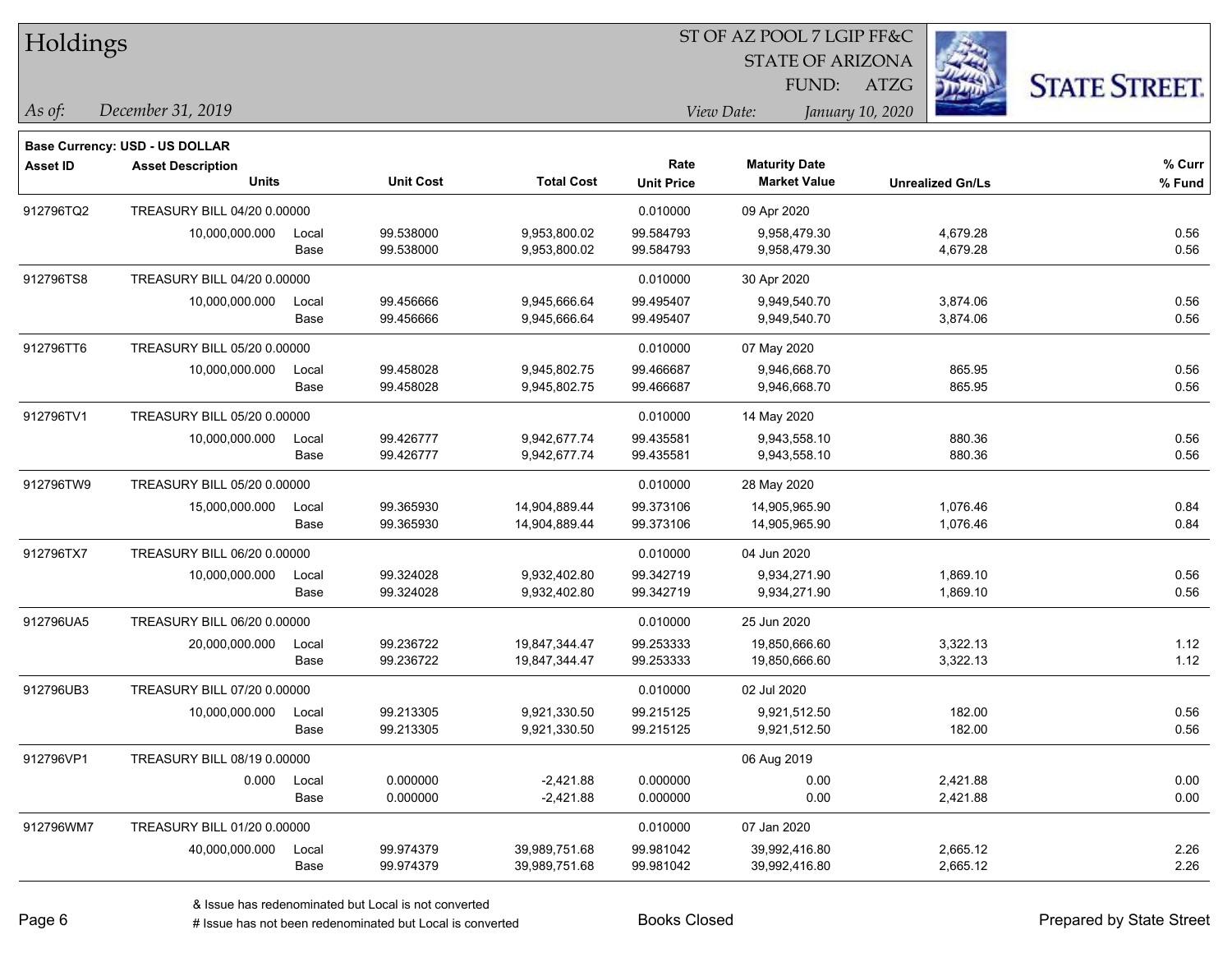| Holdings               |                                |       |                  |                   |                   | ST OF AZ POOL 7 LGIP FF&C |                         |                      |  |
|------------------------|--------------------------------|-------|------------------|-------------------|-------------------|---------------------------|-------------------------|----------------------|--|
|                        |                                |       |                  |                   |                   | <b>STATE OF ARIZONA</b>   |                         |                      |  |
|                        |                                |       |                  |                   |                   | FUND:                     | ATZG                    | <b>STATE STREET.</b> |  |
| As of:                 | December 31, 2019              |       |                  |                   |                   | View Date:                | January 10, 2020        |                      |  |
|                        | Base Currency: USD - US DOLLAR |       |                  |                   |                   |                           |                         |                      |  |
| <b>Asset ID</b>        | <b>Asset Description</b>       |       |                  |                   | Rate              | <b>Maturity Date</b>      |                         | % Curr               |  |
|                        | <b>Units</b>                   |       | <b>Unit Cost</b> | <b>Total Cost</b> | <b>Unit Price</b> | <b>Market Value</b>       | <b>Unrealized Gn/Ls</b> | % Fund               |  |
| 912796WN5              | TREASURY BILL 01/20 0.00000    |       |                  |                   | 0.010000          | 14 Jan 2020               |                         |                      |  |
|                        | 40,000,000.000                 | Local | 99.944479        | 39,977,791.64     | 99.950210         | 39,980,084.00             | 2,292.36                | 2.26                 |  |
|                        |                                | Base  | 99.944479        | 39,977,791.64     | 99.950210         | 39,980,084.00             | 2,292.36                | 2.26                 |  |
| 912796WP0              | TREASURY BILL 01/20 0.00000    |       |                  |                   | 0.010000          | 21 Jan 2020               |                         |                      |  |
|                        | 60,000,000.000                 | Local | 99.914657        | 59,948,794.36     | 99.922417         | 59,953,450.20             | 4,655.84                | 3.40                 |  |
|                        |                                | Base  | 99.914657        | 59,948,794.36     | 99.922417         | 59,953,450.20             | 4,655.84                | 3.40                 |  |
| 912796WQ8              | TREASURY BILL 01/20 0.00000    |       |                  |                   | 0.010000          | 28 Jan 2020               |                         |                      |  |
|                        | 60,000,000.000                 | Local | 99.881493        | 59,928,895.50     | 99.894375         | 59,936,625.00             | 7,729.50                | 3.39                 |  |
|                        |                                | Base  | 99.881493        | 59,928,895.50     | 99.894375         | 59,936,625.00             | 7,729.50                | 3.39                 |  |
| 912796WS4              | TREASURY BILL 02/20 0.00000    |       |                  |                   | 0.010000          | 11 Feb 2020               |                         |                      |  |
|                        | 40,000,000.000                 | Local | 99.825403        | 39,930,161.04     | 99.834970         | 39,933,988.00             | 3,826.96                | 2.26                 |  |
|                        |                                | Base  | 99.825403        | 39,930,161.04     | 99.834970         | 39,933,988.00             | 3,826.96                | 2.26                 |  |
| 912796WT2              | TREASURY BILL 02/20 0.00000    |       |                  |                   | 0.010000          | 18 Feb 2020               |                         |                      |  |
|                        | 40,000,000.000                 | Local | 99.796000        | 39,918,400.00     | 99.805472         | 39,922,188.80             | 3,788.80                | 2.26                 |  |
|                        |                                | Base  | 99.796000        | 39,918,400.00     | 99.805472         | 39,922,188.80             | 3,788.80                | 2.26                 |  |
| 912796WU9              | TREASURY BILL 02/20 0.00000    |       |                  |                   | 0.010000          | 25 Feb 2020               |                         |                      |  |
|                        | 40,000,000.000                 | Local | 99.761277        | 39,904,510.77     | 99.776530         | 39,910,612.00             | 6,101.23                | 2.26                 |  |
|                        |                                | Base  | 99.761277        | 39,904,510.77     | 99.776530         | 39,910,612.00             | 6,101.23                | 2.26                 |  |
| <b>US DOLLAR Total</b> |                                |       |                  |                   |                   |                           |                         |                      |  |
|                        | 950,000,000.000                | Local |                  | 947,703,532.12    |                   | 947,875,811.60            | 172,279.48              | 53.68                |  |
|                        |                                | Base  |                  | 947,703,532.12    |                   | 947,875,811.60            | 172,279.48              | 53.68                |  |
|                        | <b>FIXED INCOME Total</b>      |       |                  |                   |                   |                           |                         |                      |  |
|                        | 950,000,000.000                | Base  |                  | 947,703,532.12    |                   | 947,875,811.60            | 172,279.48              | 53.68                |  |

٦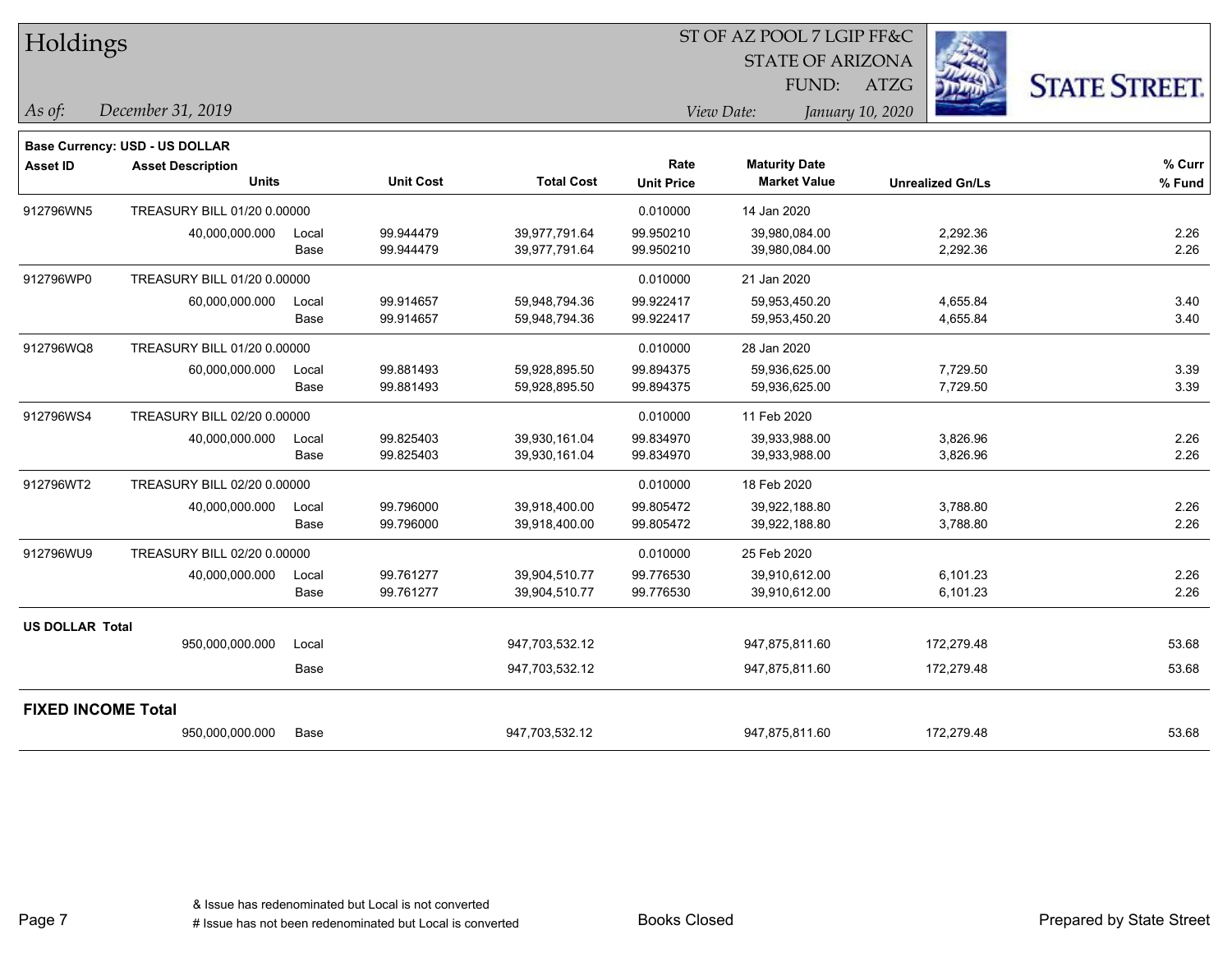| Holdings          |                                          |                  |                   |                           | ST OF AZ POOL 7 LGIP FF&C<br><b>STATE OF ARIZONA</b><br>FUND: | ATZG                    |            | <b>STATE STREET.</b> |
|-------------------|------------------------------------------|------------------|-------------------|---------------------------|---------------------------------------------------------------|-------------------------|------------|----------------------|
| $\vert$ As of:    | December 31, 2019                        |                  |                   |                           | View Date:                                                    | January 10, 2020        |            |                      |
|                   | <b>Base Currency: USD - US DOLLAR</b>    |                  |                   |                           |                                                               |                         |            |                      |
| <b>Asset ID</b>   | <b>Asset Description</b><br><b>Units</b> | <b>Unit Cost</b> | <b>Total Cost</b> | Rate<br><b>Unit Price</b> | <b>Maturity Date</b><br><b>Market Value</b>                   | <b>Unrealized Gn/Ls</b> |            | % Curr<br>% Fund     |
|                   |                                          |                  |                   |                           |                                                               |                         |            |                      |
| <b>FUND Total</b> |                                          |                  |                   |                           |                                                               |                         |            |                      |
|                   | 1,768,544,920.840                        | Base             | 1,765,525,035.55  |                           | 1,765,697,315.03                                              |                         | 172.279.48 | 100.00               |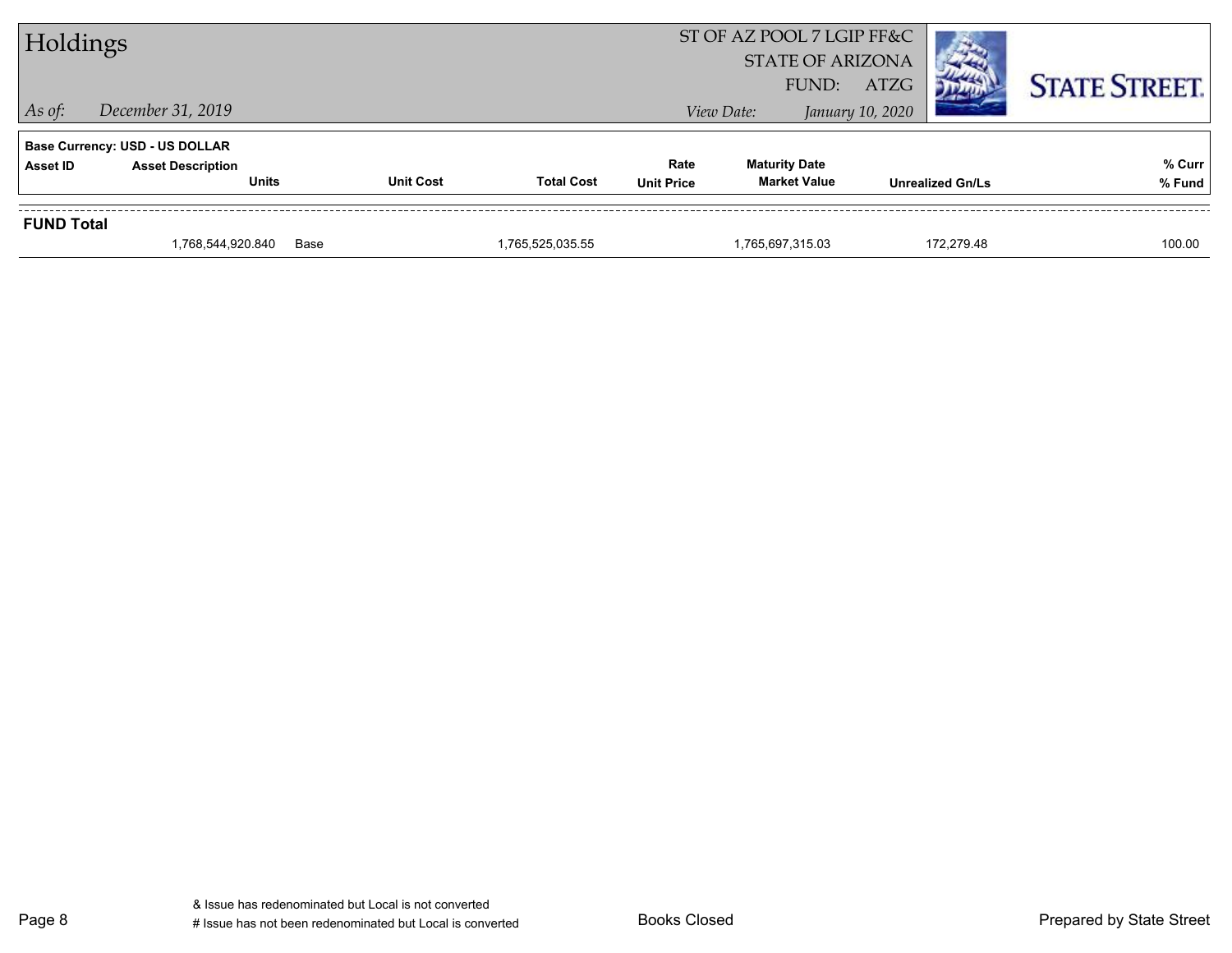# Holdings

### Currency Summary

*As of: December 31, 2019*

## ST OF AZ POOL 7 LGIP FF&C

STATE OF ARIZONA

FUND: ATZG



*View Date:January 10, 2020*

#### **Base Currency:USD - US DOLLAR**

|                        |                   |       |                   |                     | % Currency |                         |                          |                           |
|------------------------|-------------------|-------|-------------------|---------------------|------------|-------------------------|--------------------------|---------------------------|
|                        | <b>Units</b>      |       | <b>Total Cost</b> | <b>Market Value</b> | % Fund     | <b>Unreal Sec Gn/Ls</b> | <b>Unreal Curr Gn/Ls</b> | <b>Total Unreal Gn/Ls</b> |
| <b>US DOLLAR</b>       |                   |       |                   |                     |            |                         | Exchange Rate:           | 1.000000                  |
| <b>CASH</b>            |                   |       |                   |                     |            |                         |                          |                           |
|                        | 0.480             | Local | 0.48              | 0.48                | 0.00       | 0.00                    |                          | 0.00                      |
|                        |                   | Base  | 0.48              | 0.48                | 0.00       | 0.00                    | 0.00                     | 0.00                      |
| <b>CASH EQUIVALENT</b> |                   |       |                   |                     |            |                         |                          |                           |
|                        | 818,544,920.360   | Local | 817,821,502.95    | 817,821,502.95      | 46.32      | 0.00                    |                          | 0.00                      |
|                        |                   | Base  | 817,821,502.95    | 817,821,502.95      | 46.32      | 0.00                    | 0.00                     | 0.00                      |
| <b>FIXED INCOME</b>    |                   |       |                   |                     |            |                         |                          |                           |
|                        | 950,000,000.000   | Local | 947,703,532.12    | 947,875,811.60      | 53.68      | 172,279.48              |                          | 172,279.48                |
|                        |                   | Base  | 947,703,532.12    | 947,875,811.60      | 53.68      | 172,279.48              | 0.00                     | 172,279.48                |
| <b>US DOLLAR Total</b> |                   |       |                   |                     |            |                         |                          |                           |
|                        | 1,768,544,920.840 | Local | 1,765,525,035.55  | 1,765,697,315.03    | 100.00     | 172,279.48              |                          | 172,279.48                |
|                        |                   | Base  | 1,765,525,035.55  | 1,765,697,315.03    | 100.00     | 172,279.48              | 0.00                     | 172,279.48                |
| <b>FUND Total</b>      |                   |       |                   |                     |            |                         |                          |                           |
|                        | 1,768,544,920.840 | Base  | 1,765,525,035.55  | 1,765,697,315.03    | 100.00     | 172,279.48              | 0.00                     | 172,279.48                |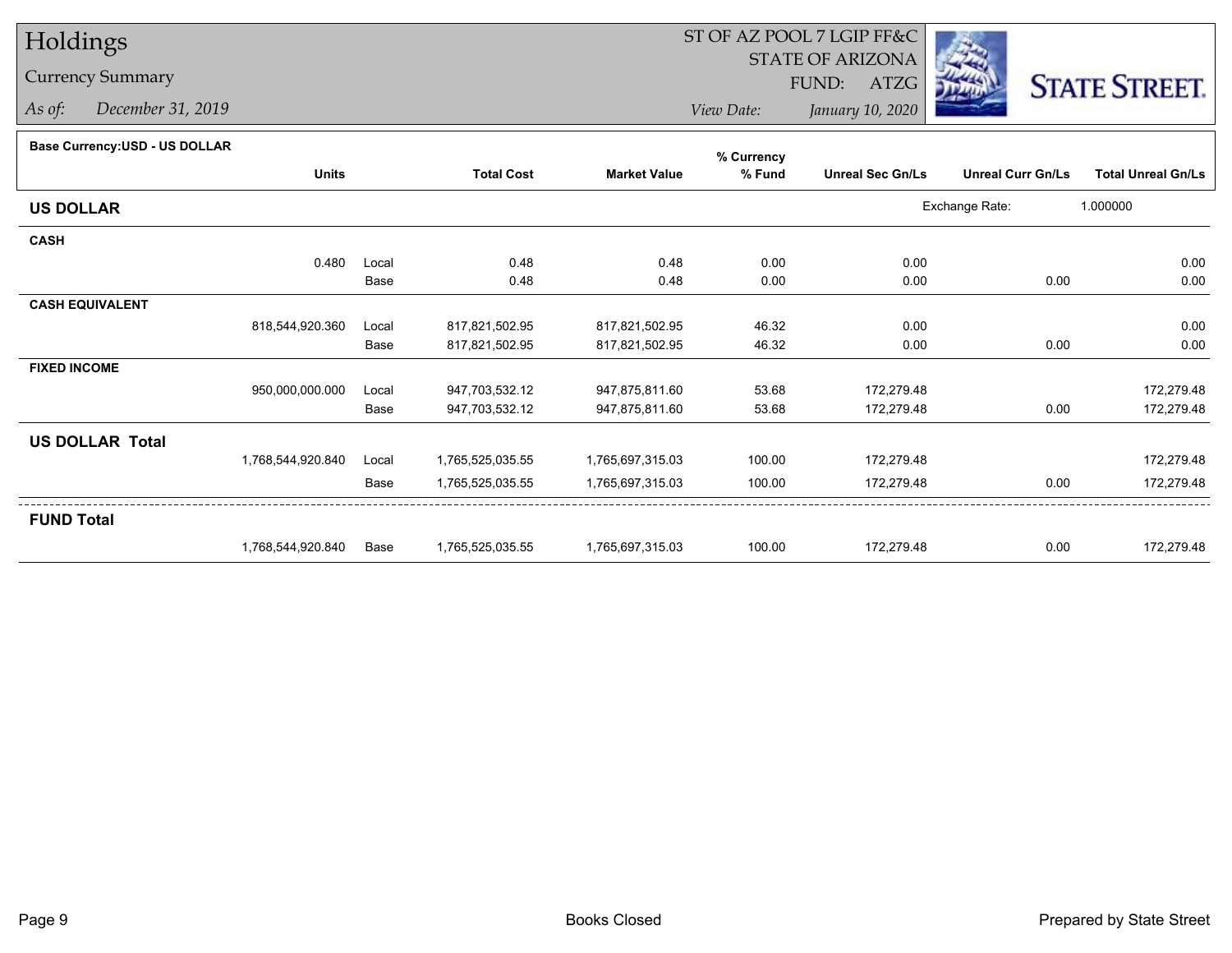| Holdings          |                                       |                   |                     |            | ST OF AZ POOL 7 LGIP FF&C<br><b>STATE OF ARIZONA</b> |                          |                           |
|-------------------|---------------------------------------|-------------------|---------------------|------------|------------------------------------------------------|--------------------------|---------------------------|
|                   | <b>Asset Summary</b>                  |                   |                     |            | FUND:<br>ATZG                                        |                          | <b>STATE STREET.</b>      |
| As of:            | December 31, 2019                     |                   |                     | View Date: | January 10, 2020                                     |                          |                           |
|                   | <b>Base Currency: USD - US DOLLAR</b> |                   |                     |            |                                                      |                          |                           |
|                   | <b>Units</b>                          | <b>Total Cost</b> | <b>Market Value</b> | % Fund     | <b>Unreal Sec Gn/Ls</b>                              | <b>Unreal Curr Gn/Ls</b> | <b>Total Unreal Gn/Ls</b> |
| <b>CASH</b>       |                                       |                   |                     |            |                                                      |                          |                           |
| <b>US DOLLAR</b>  |                                       |                   |                     |            |                                                      |                          |                           |
|                   | 0.480                                 | 0.48              | 0.48                | 0.00       | 0.00                                                 | 0.00                     | 0.00                      |
| <b>CASH Total</b> | 0.480                                 | 0.48              | 0.48                | 0.00       | 0.00                                                 | 0.00                     | 0.00                      |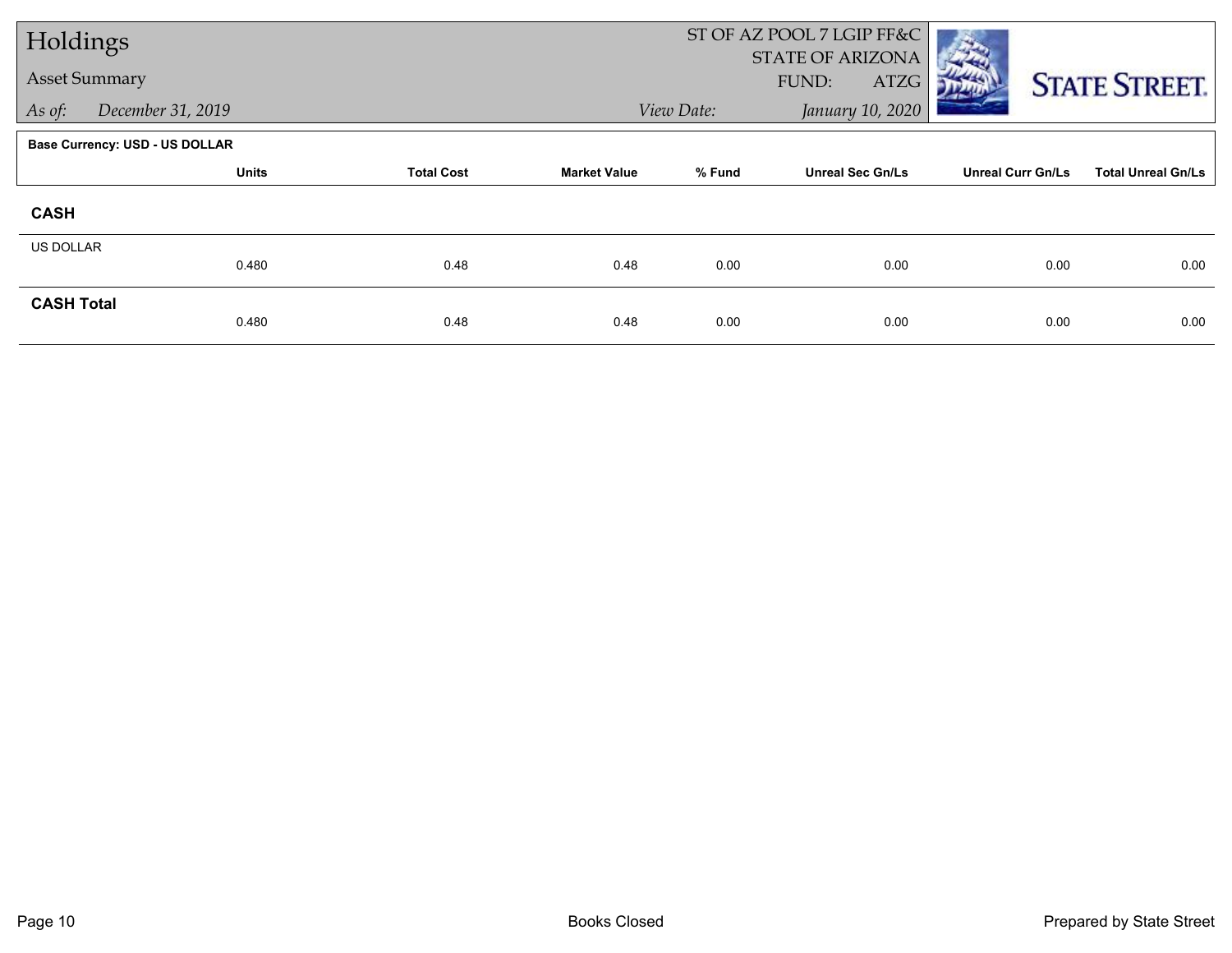| Holdings             |                                       |                   |                     |                                          | ST OF AZ POOL 7 LGIP FF&C |                          |                           |
|----------------------|---------------------------------------|-------------------|---------------------|------------------------------------------|---------------------------|--------------------------|---------------------------|
| <b>Asset Summary</b> |                                       |                   |                     | <b>STATE OF ARIZONA</b><br>FUND:<br>ATZG |                           | <b>STATE STREET.</b>     |                           |
| As of:               | December 31, 2019                     |                   |                     | View Date:                               | January 10, 2020          |                          |                           |
|                      | <b>Base Currency: USD - US DOLLAR</b> |                   |                     |                                          |                           |                          |                           |
|                      | <b>Units</b>                          | <b>Total Cost</b> | <b>Market Value</b> | % Fund                                   | <b>Unreal Sec Gn/Ls</b>   | <b>Unreal Curr Gn/Ls</b> | <b>Total Unreal Gn/Ls</b> |
|                      | <b>CASH EQUIVALENT</b>                |                   |                     |                                          |                           |                          |                           |
| US DOLLAR            |                                       |                   |                     |                                          |                           |                          |                           |
|                      | 818,544,920.360                       | 817,821,502.95    | 817,821,502.95      | 46.32                                    | 0.00                      | 0.00                     | 0.00                      |
|                      | <b>CASH EQUIVALENT Total</b>          |                   |                     |                                          |                           |                          |                           |
|                      | 818,544,920.360                       | 817,821,502.95    | 817,821,502.95      | 46.32                                    | 0.00                      | 0.00                     | 0.00                      |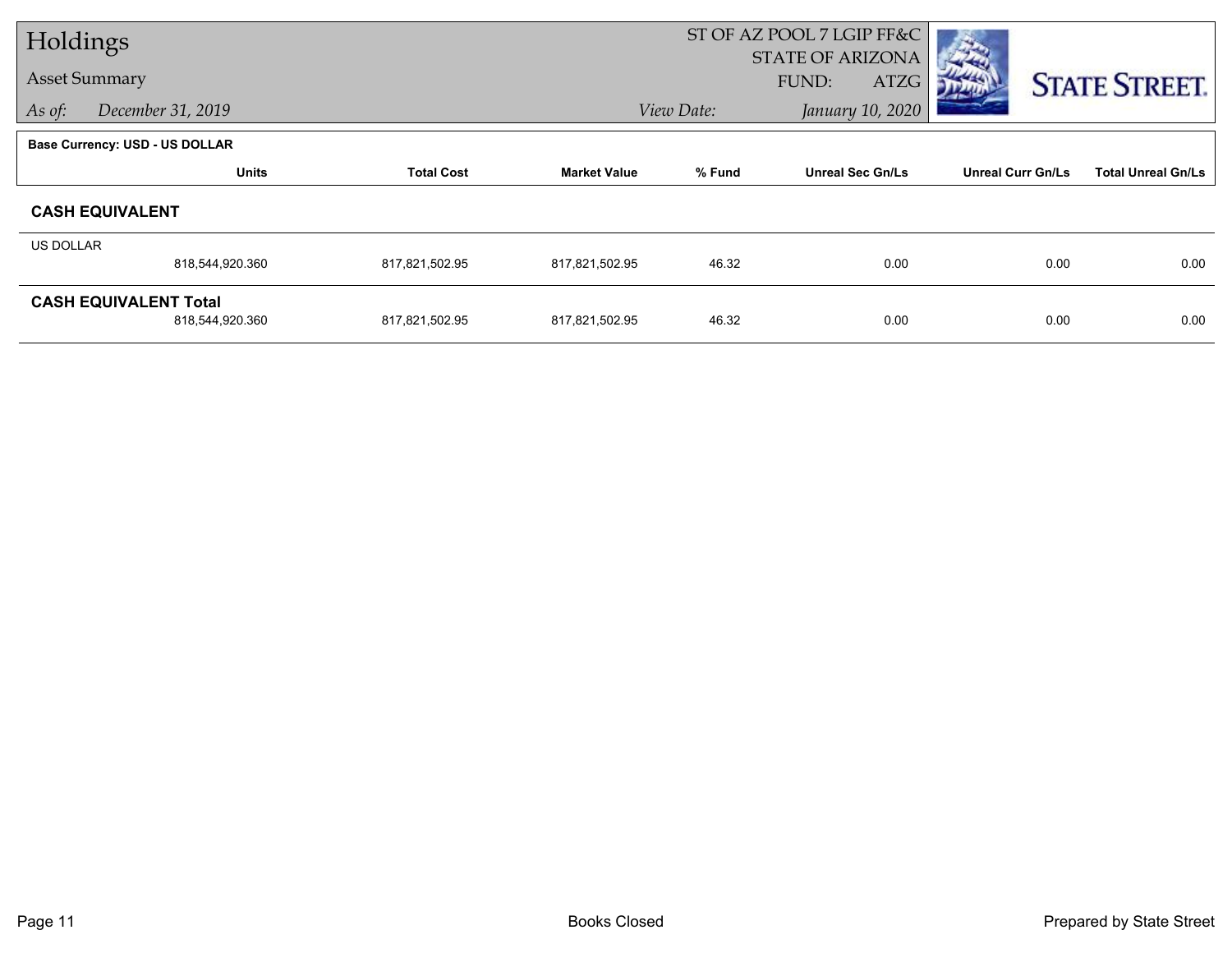| Holdings                    |                                              |                   |                     | ST OF AZ POOL 7 LGIP FF&C |                                          |                          |                           |
|-----------------------------|----------------------------------------------|-------------------|---------------------|---------------------------|------------------------------------------|--------------------------|---------------------------|
| <b>Asset Summary</b>        |                                              |                   |                     |                           | <b>STATE OF ARIZONA</b><br>ATZG<br>FUND: |                          | <b>STATE STREET.</b>      |
| December 31, 2019<br>As of: |                                              |                   |                     | View Date:                | January 10, 2020                         |                          |                           |
|                             | <b>Base Currency: USD - US DOLLAR</b>        |                   |                     |                           |                                          |                          |                           |
|                             | <b>Units</b>                                 | <b>Total Cost</b> | <b>Market Value</b> | % Fund                    | <b>Unreal Sec Gn/Ls</b>                  | <b>Unreal Curr Gn/Ls</b> | <b>Total Unreal Gn/Ls</b> |
| <b>FIXED INCOME</b>         |                                              |                   |                     |                           |                                          |                          |                           |
| <b>US DOLLAR</b>            | 950,000,000.000                              | 947,703,532.12    | 947,875,811.60      | 53.68                     | 172,279.48                               | 0.00                     | 172,279.48                |
|                             |                                              |                   |                     |                           |                                          |                          |                           |
|                             | <b>FIXED INCOME Total</b><br>950,000,000.000 | 947,703,532.12    | 947,875,811.60      | 53.68                     | 172,279.48                               | 0.00                     | 172,279.48                |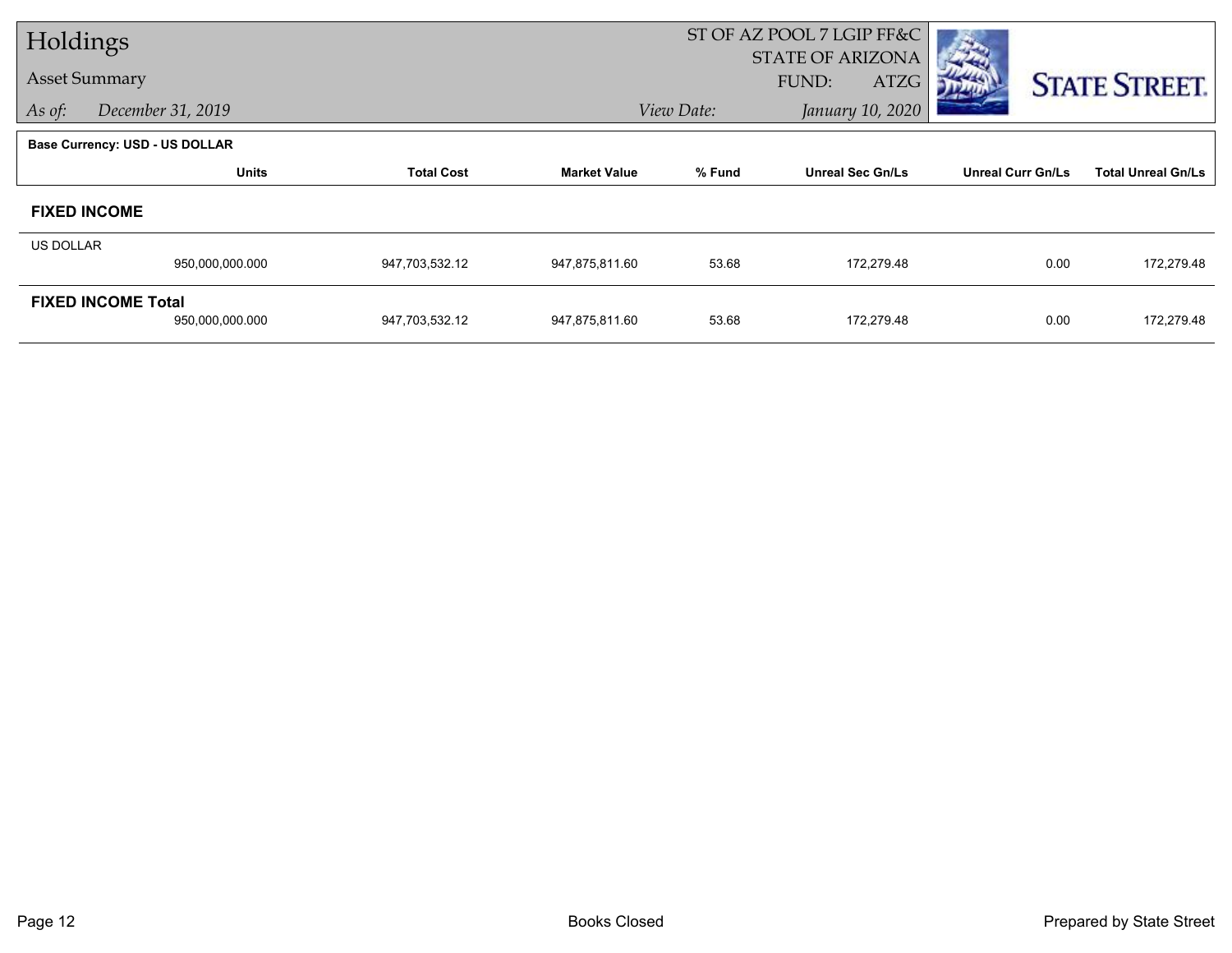| Holdings                          |                                       |                     | ST OF AZ POOL 7 LGIP FF&C |                                                 |                          |                           |                      |
|-----------------------------------|---------------------------------------|---------------------|---------------------------|-------------------------------------------------|--------------------------|---------------------------|----------------------|
| <b>Asset Summary</b>              |                                       |                     |                           | <b>STATE OF ARIZONA</b><br><b>ATZG</b><br>FUND: |                          |                           | <b>STATE STREET.</b> |
| December 31, 2019<br>As of:       |                                       |                     |                           | View Date:                                      |                          |                           |                      |
|                                   | <b>Base Currency: USD - US DOLLAR</b> |                     |                           |                                                 |                          |                           |                      |
| <b>Units</b><br><b>Total Cost</b> |                                       | <b>Market Value</b> | % Fund                    | <b>Unreal Sec Gn/Ls</b>                         | <b>Unreal Curr Gn/Ls</b> | <b>Total Unreal Gn/Ls</b> |                      |
| <b>FUND Total</b>                 |                                       |                     |                           |                                                 |                          |                           |                      |
|                                   | 1,768,544,920.840                     | 1.765.525.035.55    | 1.765.697.315.03          | 100.00                                          | 172.279.48               | 0.00                      | 172.279.48           |